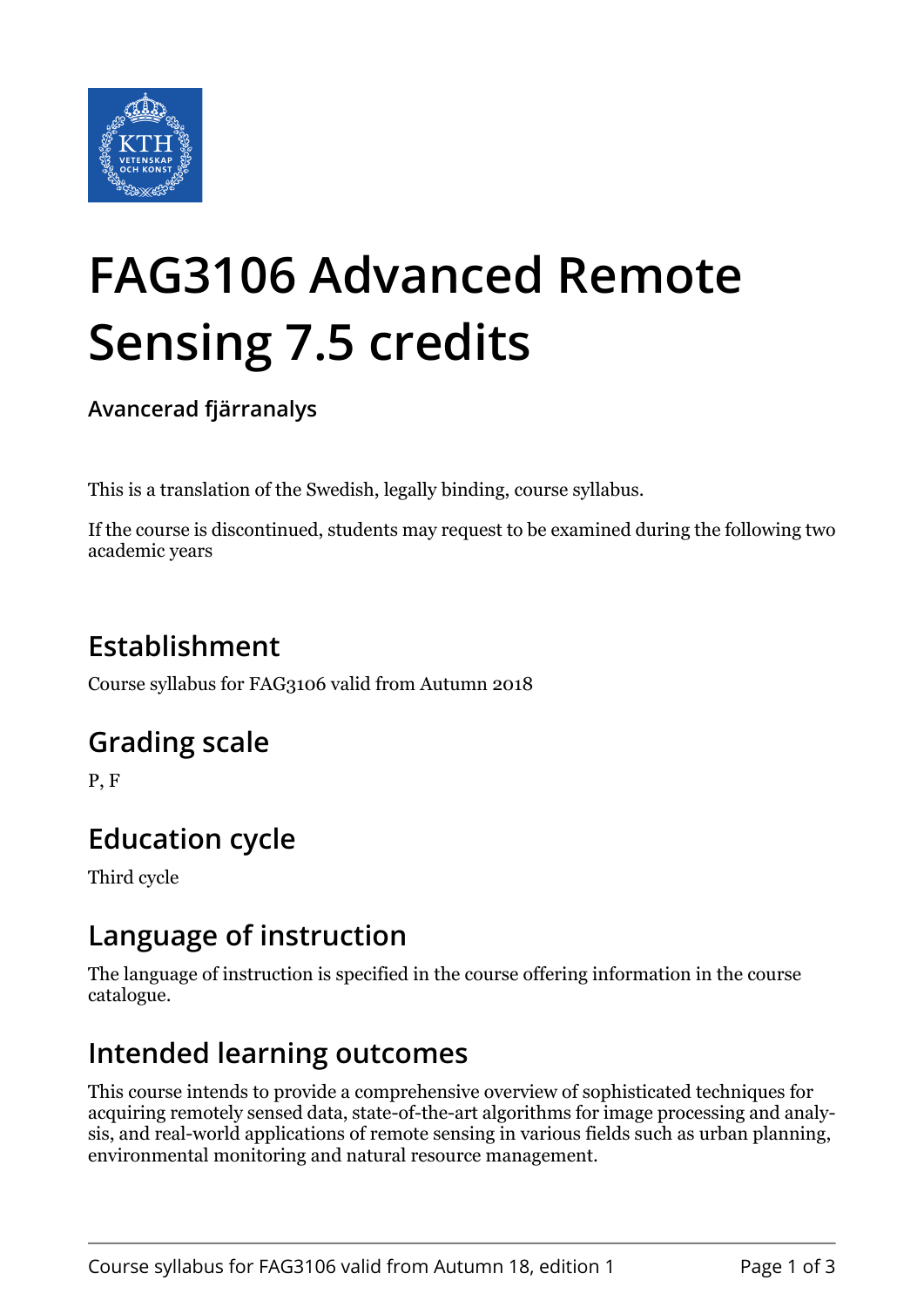#### **Course contents**

- 1) Earth Observation Big Data
- 2) Image Pre-processing
- 3) Advanced Image Analysis
- 4) Advanced Image Classification
- 5) Digital Change Detection
- 6) Earth Observation Big Data Analytics
- 7) Remote Sensing Applications

## **Specific prerequisites**

AG1321 Remote Sensing Technology or equivalent

AG2413 Digital Image Processing and Application or equivalent

#### **Course literature**

Introductory Digital Image Processing: A Remote Sensing Perspective (4th Edition)

Multitemporal Remote Sensing: Methods and Applications

## **Examination**

- LAB1 Laboratory exercises, 3.0 credits, grading scale: P, F
- PRO1 Project work, 4.5 credits, grading scale: P, F

Based on recommendation from KTH's coordinator for disabilities, the examiner will decide how to adapt an examination for students with documented disability.

The examiner may apply another examination format when re-examining individual students.

# **Other requirements for final grade**

LAB1 - Laboratory Work, 3.0 credits, grade scale: P, F

PRO1 - Project, 4.5 credits, grade scale: P, F

# **Ethical approach**

• All members of a group are responsible for the group's work.